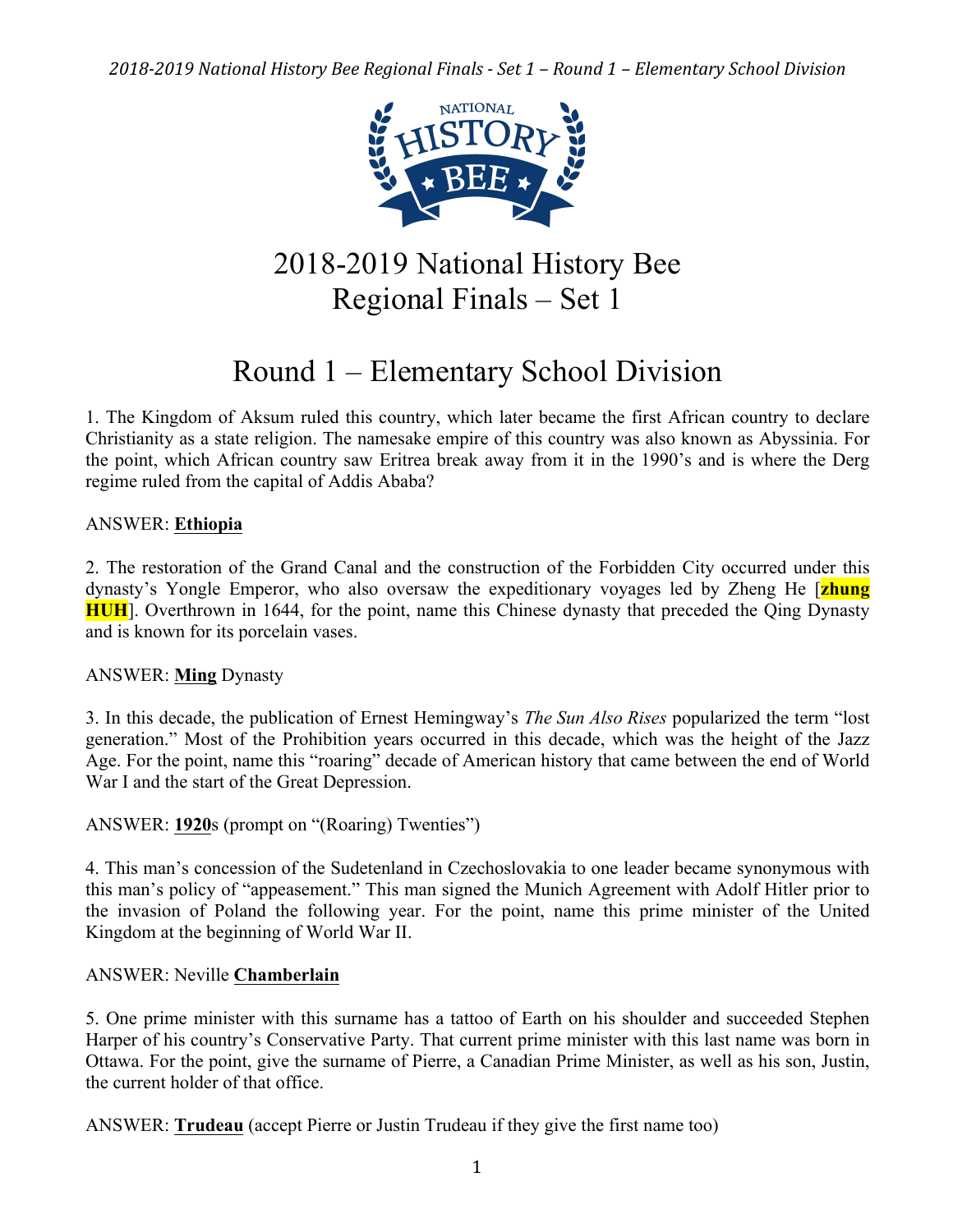6. A servant named York was part of this undertaking, two months into which the Platte River was reached. A woman from the Shoshone [**show-SHOW-nee**] tribe assisted this venture which began in St. Louis in 1804; that woman's name was Sacagawea. Also known as the Corps of Discovery, for the point, name this expedition that explored the Louisiana Territory and the western U.S.

# ANSWER: **Lewis and Clark** Expedition (accept **Corps of Discovery** until mentioned)

7. Along with Vermont, California, and Hawaii, this is one of four states to have at one point been an independent nation. Significant battles that occurred in this state include the Battle of San Jacinto, and a siege at a mission where Davy Crockett died. For the point, name this state, the site of the Alamo in its city of San Antonio

# ANSWER: **Texas**

8. Baron Hausmann oversaw a set of renovations in this city, which was the site of a massacre at Père-Lachaise [**PAIR luh-SHAYS**] Cemetery in 1871. The Prussian siege of this city began a day after the capture of the nearby city of Versailles. A namesake socialist commune operated in, for the point, what capital city that was the target of the Marne Offensive at the start of World War I in France?

# ANSWER: **Paris**

9. While planning this event, its perpetrators referred to it as Operation Z. The America First Committee ceased operations three days after this event, which prompted one side to send a message reading "Tora! Tora! Tora!" The day on which this event occurred was referred to as a "date that will live in infamy." For the point, name this 1941 attack that led to the United States' entry into World War II.

ANSWER: attack on **Pearl Harbor** (accept **bombing** or equivalents in place of attack)

10. In this empire, Sardis served as one of the endpoints of a transportation system known as the Royal Road. Nowruz celebrations in this empire were thought to be especially prominent in its city of Persepolis. Also known as the Achaemenid Empire, this empire was established by Cyrus the Great. For the point, name this empire that ruled much of present-day Iran.

# ANSWER: First **Persia**n Empire (accept **Achaemenid** Empire before "Achaemenid" is fully read)

11. This man won a Nobel Prize for his efforts in helping end the Russo-Japanese War. This president heroically fought at the Battle of San Juan Hill as the leader of the Rough Riders during the Spanish-American War. Known for his "trust-busting" policies, for the point, name this president whose relative Franklin also became president.

ANSWER: **T**heodore (or **T**eddy) **Roosevelt** (prompt on Roosevelt alone)

12. The MiG Alley was a region heavily contested by fighter planes in this conflict. United Nations troops were held beyond the Pusan Perimeter in this war during which General MacArthur was replaced in one post. The  $38<sup>th</sup>$  Parallel was a key line of contention in, for the point, what 1950's war on an East Asian peninsula?

# ANSWER: **Korea**n War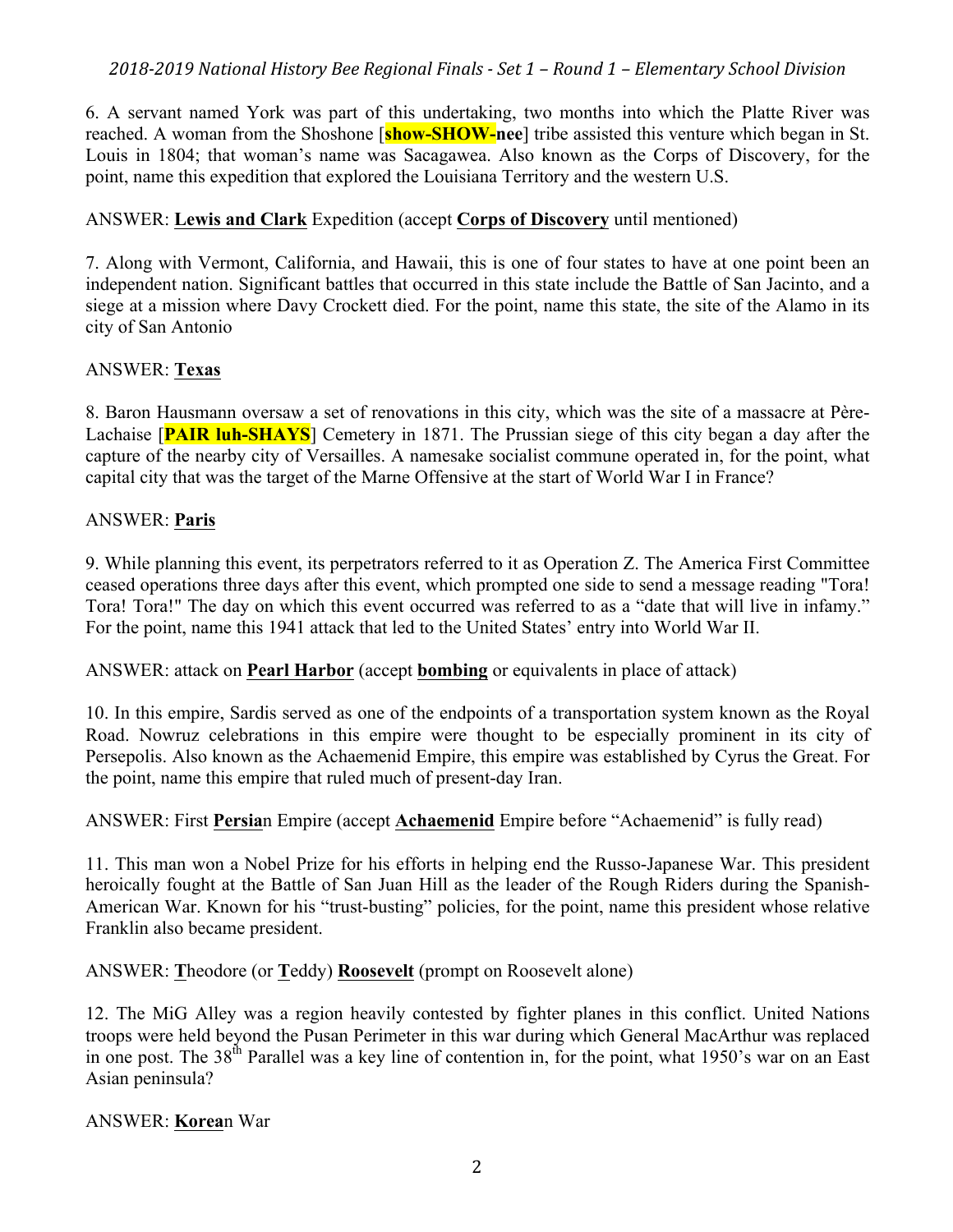13. In this colony, members of the Conestoga tribe were attacked by a Scots-Irish vigilante group called the Paxton Boys. A delegate from this colony who opposed independence in his Olive Branch Petition was John Dickinson. A man who ran away to this colony and took up apprenticeships with various printers was Benjamin Franklin. Quakers made up a large part of, for the point, what colony containing Philadelphia?

## ANSWER: **Pennsylvania** colony

14. A company based in this country in 1933 that is now considered to have a value above \$1 trillion is Aramco. The Treaty of Jeddah was signed in one of the largest cities in this country, which forbade women from driving until 2017. For the point, name this Middle Eastern country where kings named Fahd and Salman have ruled from its capital at Riyadh.

## ANSWER: Kingdom of **Saudi Arabia**

15. An article this man wrote in 1889 encouraging the rich to donate to philanthropy was titled "The Gospel of Wealth." In 1901, this man sold his namesake company for nearly \$500 million to J.P. Morgan. A New York City music hall is named after, for the point, what Scottish-American steel tycoon?

#### ANSWER: Andrew **Carnegie**

16. In one work, this man caricatured Urban VIII as an unintelligent Aristotelian named Simplicio. This author of *Dialogue Concerning the Two Chief World Systems* notably refuted a system developed by Tycho [**TYKE-oh**] Brahe that maintained geocentricism. The *Starry Messenger* was written by this astronomer who names a set of moons revolving around Jupiter. For the point, name this Italian scientist who was forced to retract his views by the Catholic Church.

#### ANSWER: **Galileo Galilei** (accept either first or last name)

17. Bull Connor was a notorious city commissioner in this state, where the Stand in the Schoolhouse Door was organized by its Governor George Wallace. Protestors marched from this state's city of Selma to a city where Rosa Parks refused to give up a bus seat. For the point, name this state where civil rights efforts were organized in its capital of Montgomery.

#### ANSWER: **Alabama**

18. Woodrow Wilson's wife Edith claimed to be a descendant of this figure who was the daughter of the namesake of the Powhatan Confederacy. While using the name Rebecca, this woman died on a visit to England with her husband John Rolfe, who was a tobacco planter in the Virginia colony. For the point, name this Native American princess.

#### ANSWER: **Pocahontas** (accept **Amonute**)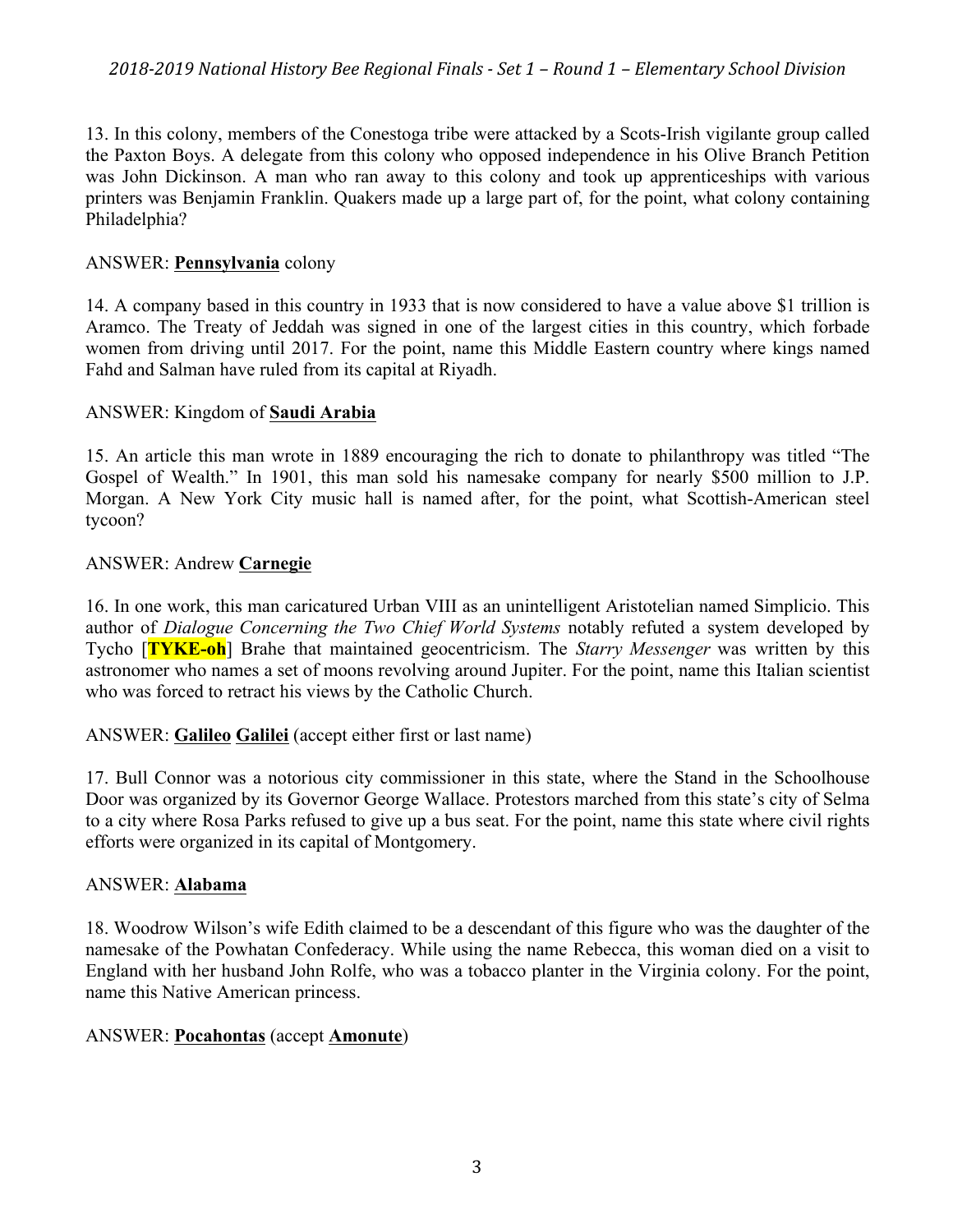19. In a book focusing on resistance efforts in this country, Annemarie attempts to shelter her friend Ellen from capture; that book is Lois Lowry's *Number the Stars*. Christian X was king of this Scandinavian country during its German occupation in World War II. For the point, name this country where Nazis attempted to arrest Jews in Copenhagen.

## ANSWER: **Denmark**

20. Along with her daughter Nabby, this woman joined her husband in Paris, where he was serving as a diplomat to France. This woman famously told her husband to "remember the ladies" while he was at the Continental Congress. This descendant of the Quincy family succeeded Martha Washington in her most notable post. For the point, name this wife of the second president.

## ANSWER: **A**bigail **Adams** (accept **Abigail Smith**; prompt on partial answers)

21. Jamukha was a blood brother of this man, who employed the military strategist Subotai. Ogedei was designated to be the successor of this man whose grandson was notably visited by Marco Polo. That grandson was named Kublai. For the point, name this original leader of the Mongol Empire.

## ANSWER: **G**enghis **Khan** (accept **Temujin**)

22. During the Battle of Bladensburg, this man's wife saved a portrait of George Washington from the burning White House. For his role in drafting the Bill of Rights, this man is sometimes nicknamed the "Father of the Constitution." For the point, name this Virginian who became the fourth president of the United States.

#### ANSWER: James **Madison**

23. Hani Hanjour was one of the main perpetrators of this event. The Dow Jones fell a record 684 points on the day of this event, which was mainly planned by Khalid Sheikh Mohammed. Rudy Giuliani was praised for his handling of this event, which led to the construction of the Flight 93 National Memorial. For the point, name this series of attacks that saw planes crash into the World Trade Center.

#### ANSWER: attacks on **September 11**, 2001 (or **9/11**)

24. This man's fleet was commanded by Agrippa at a naval battle that led to the decisive defeat of his rival. This victor at the Battle of Actium was, along with Lepidus and Mark Antony, a member of the Second Triumvirate, and this man was the reigning emperor during the birth of Jesus Christ. The Pax Romana began under, for the point, what first Roman Emperor?

## ANSWER: Caesar **Augustus** (accept **Augustus Caesar**, accept **Octavius**, accept **Octavian**, prompt on "Caesar" alone)

25. This country has for decades controlled Easter Island. This country was the site of a mining disaster in 2010, which saw 33 miners get trapped under its Atacama Desert for two months before they were all saved. For the point, Sebastian Piñera and Michelle Bachelet [**BASH-uh-lay**] have recently led what skinny South American country?

#### ANSWER: **Chile**